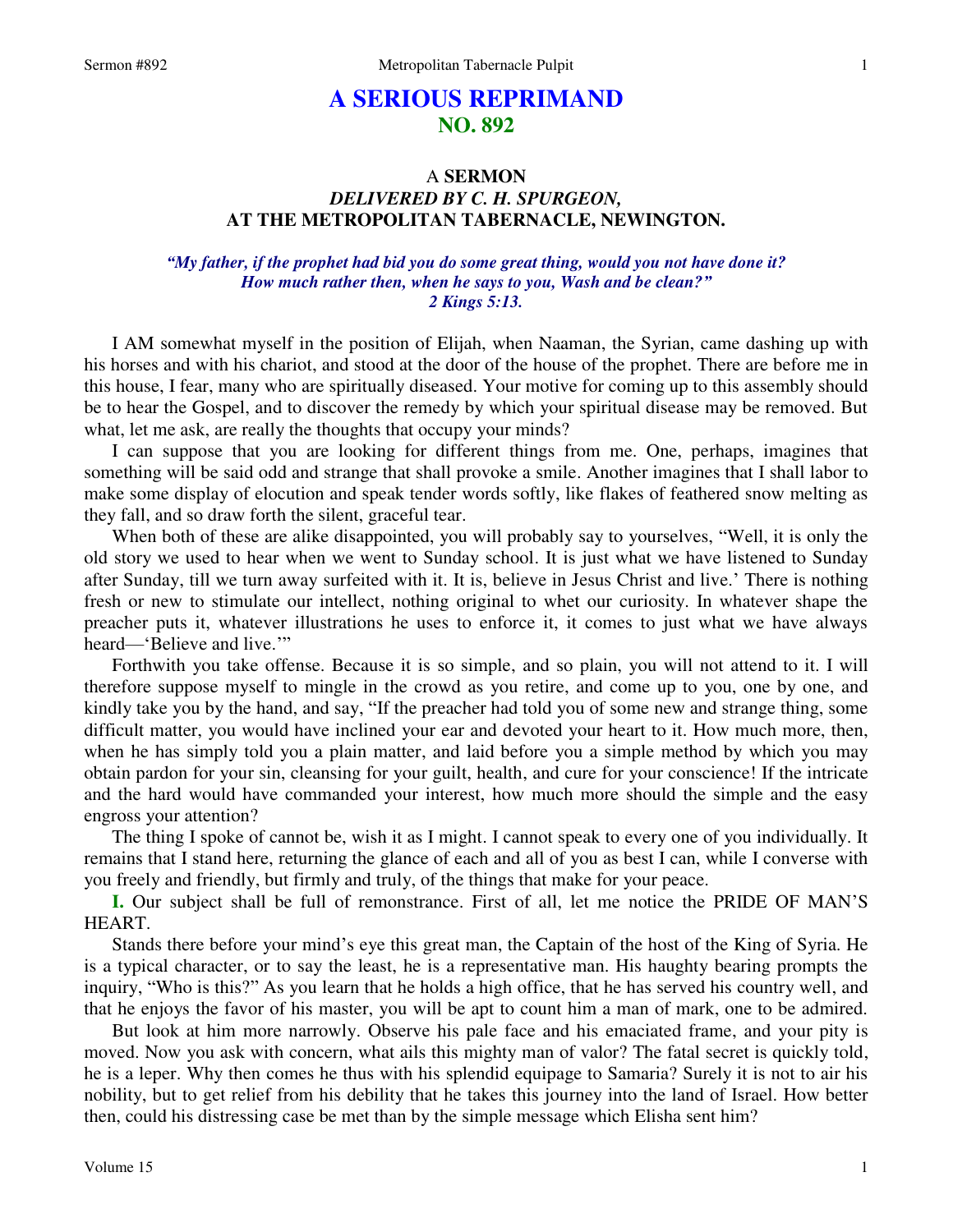The manner disappoints his expectation. His temper is irritated by a method of treatment that he thinks beneath his station, and he indignantly rejects the faithful admonition of the prophet. The more you consider his circumstances, the more surprise you will feel at his conduct. Why, his own servants respectfully expostulate with him, "My father, if the prophet had bid you do some great thing, would you not have done it?" Ah! he thinks himself great, and therefore only a great thing will be becoming. If he is commanded to make some great sacrifice, or to do some great service, he will do it, do it willingly. It suits his high and lofty nature.

 I am not about to launch on a sea so wide as the theme of human pride in general—that would require many a sermon—but only this one point of human pride which shows itself in wanting to do some great thing in order to obtain eternal salvation, concerns us now. It is a universal rule of the entire family of man, in every place and at every time, that man wants to do some great thing by which to restore himself to the favor of God.

 If you had asked the ancient heathen how men could win the favor of the gods, they would have told you that, like Socrates, they must drink the hemlock cup, and die with words of cheer upon their lips. Or like the brave ten thousand under Xenophon, cut their way through innumerable difficulties, or die like victims for freedom at the pass of Thermopylae. For such men there would be quiet resting places in the Elysian fields, and perhaps some men might be caught up to high Olympus, to sit down in the circle of the celestials.

 That was the old heathen notion, and it is much the same in the present day. To obtain salvation, a man amongst the Hindus must torture himself, must lie down in the path of the car of Juggernaut to be crushed, or hold up his hand till it grows stiff and he is unable to take it down. All forms of self-denial and of torture are practiced to this very day in the heathen world, for man longs to do some great thing that he may be cured of his spiritual leprosy. This is the character of heathenism in every place.

 The Jews ought to have known better. They had a pure law put before them. They ought to have perceived the impossibility of their altogether keeping it, and in their constant sacrifices there was a very distinct intimation given to them that the salvation of man must depend upon the offering of a sacrifice given by another for his ransom.

 But in our Lord's day the Jews had the idea that a man must make wide the phylactery to the hem of his garment if he would enter into eternal life. He must fast on certain days of the week, must wash so many times a day when he had been to the marketplace, or had been with the multitude. That he must, in fact, do some great thing or other in order that he might be healed of his sin. That was the Jewish notion everywhere.

 And this is the kernel of the Roman system. Stripped of its less important features, it comes to this, you must do some great thing if you would be saved and enter into eternal life—wearing hair shirts, abstain from meat on Fridays, and shutting yourself up in a nunnery or a convent. Or if you would do it perfectly, get up to the top of a pillar with Simon Stylites, and live there a noble specimen of humility in obscurity. This is what Romanism says in some form or other, "By doing some great thing, work out your own salvation, and work it out constantly."

 I know the canon of inspiration is partly acknowledged. I know there is something said about the blood of Jesus Christ. I know the work of the Spirit is not entirely denied, but at the same time this is the main evil. There is a superscription written over the Gospel—not that the tablet is summarily obliterated, but that the handwriting is written over, so that you cannot decipher the original record, "This do and you shall live."

 Nor less is it the current religion of this exceedingly Protestant country. Most of the men you meet with, if they have not been accustomed to attend an evangelical ministry, and catch the phrases of religious society, you will find adhering to the doctrine that goodness, virtue, morality, excellence, and subscriptions to charitable objects will win for us eternal life. The trader has never been in the bankruptcy court, therefore he is clean from the great transgression, and he will be saved. The laborer who has always paid his way, and never had relief from the parish, is exemplary in the eyes of the poor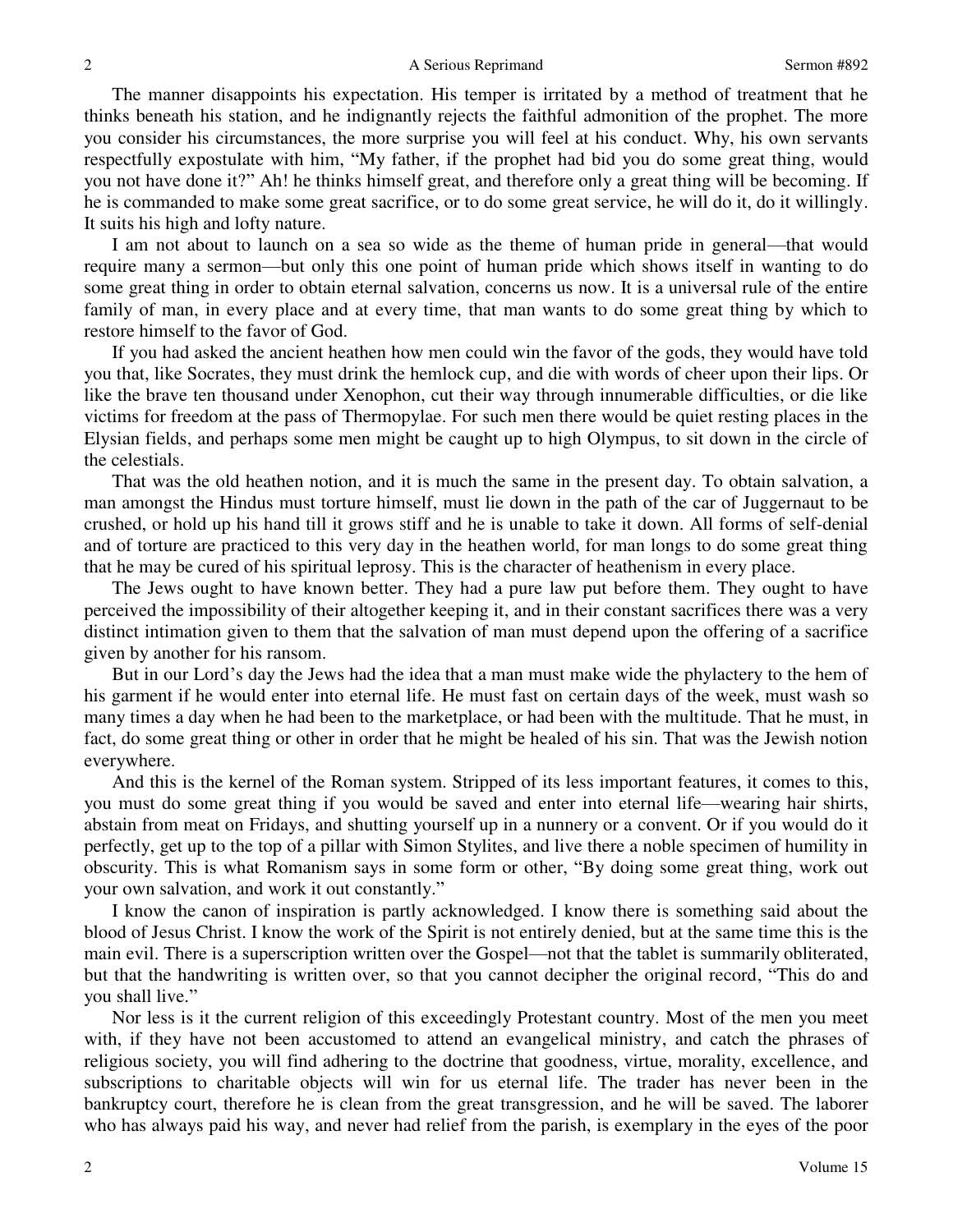law guardians, and he will be saved. Every man in his own order, and each with his mode of respectability. I do not know all the shapes that the certificate takes, but the general belief everywhere is that good of all sorts are sure to be saved.

 You are to do some great thing. You are to be better than your neighbors, to keep yourselves above the common ruck, and you shall certainly without fail attain unto everlasting life. Though some have thought that we may preach the doctrine of justification by faith too nakedly, and affirm it too frequently, I have the fullest possible belief that we have not erred yet in that direction. We have need still to keep on hammering in the public ear that great truth, that by the works of the law shall no flesh living be justified. He that believes has everlasting life. We need to revive more clearly and fully the old testimony which Christ has left to us, that, "He that believes and is baptized shall be saved, but he that believes not shall be damned."

 Here, then, is human pride always longing to do some great thing. I have mentioned several phases it assumes, but to make the description complete, I must bring home the censure to myself and to you. I honestly confess that before I knew Christ and the way of salvation by His finished work, I would have done anything in order to be saved. Such was my sense of guilt, and such my fear of the wrath to come, that no pilgrimage would have been too wearisome, no pain too intense, no slavery too severe to appease my troubled conscience. I would gladly have laid down my life, if I might have thereby saved my soul.

 Times without number have I thought I wished I had never been born and could there have been put before me any possible form of penance, though it might have consisted of excruciating agony, I am sure I would gladly have accepted it if I might be saved. Little did I think that it was done for me by another, and that what I had to do was to accept what had been done, and not to do anything but to trust in Christ.

 I appeal to any unprofessing, unconverted persons here, whether you do not say inwardly when you hear a Gospel sermon, "I do not understand this believing. I cannot make it out. It puzzles me. I wish the preacher would tell me straightway what I had to do, and I would do it." Supposing you had to walk to John O'Groat's house, you would start off tonight if your soul could thereby be saved. You would open your hearts to notice all the particulars of duty, and you would with those little pencils be jotting down every minute point of rite or custom in order that you might make yourselves secure of salvation.

 It just suits us all, indeed it does. We all lean that way because we are proud, we do not like to be saved by charity, we cannot conceive it possible that so simple a thing as relying and trusting upon Christ can save our souls, and yet not only can it save us, but nothing else can. Not only is there salvation in Christ, but there is salvation in no other, for there is no other name given under heaven, among men, whereby we must be saved.

**II.** We can all see in Naaman's case, that IT WERE A GREAT PITY IF HE SHOULD BE SO PROUD AS TO GO HOME WITH THE LEPROSY ABOUT HIM.

 Would not he be a great fool? Would not his arrogance be manifestly the very highest form of madness if it led him to reject the only method of cure? Make the case, however, your own, while I say a little about the folly of men who will not come and trust in Jesus Christ, because they want to be doing some great thing. This is a grievous infatuation, my dear friend, and I will try to show you how.

 The great things you propose to do, these works of yours, *what comparison do they bear to the blessing which you hope to obtain?* I suppose by these works, whatever they may be, you hope to obtain the favor of God and procure a place in heaven. What is it, then, you propose to offer? What estimation could you bring to God? Lebanon is not sufficient to burn, nor the beasts thereof for a burnt-offering. Would you bring Him rivers of oil, or ten thousand of the fat of fed beasts? Suppose you were to empty Potosi of its silver, and Giaconda should be drained of its diamonds.

 Nay, count up all the treasures that couch beneath the surface of the earth. If you brought them all, what would they be to God? And if you could pile up gold reaching from the nether-most parts of the earth to the highest heavens, what would the mass be to Him? How could all this enrich His coffers or buy your salvation? Can He be affected by anything you do to augment the sum of His happiness, or to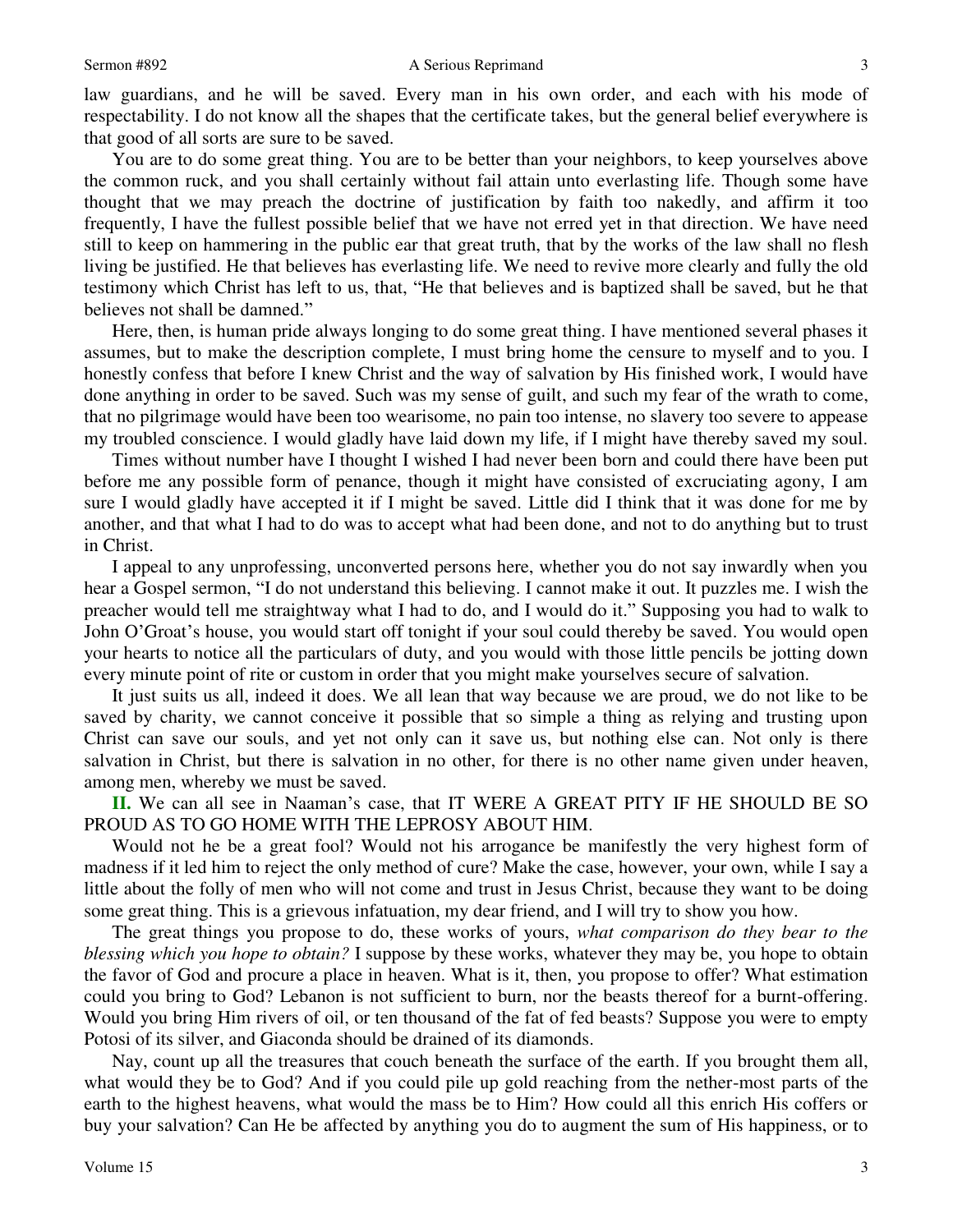increase the glory of His kingdom? If He were hungry, He would not tell you. "The cattle on ten thousand hills," says He, "are mine." Your goodness may please your fellow creatures, and your charity may make them grateful, but will God owe anything to you for your alms, or be beholden to you for your influence? Preposterous questions!

 When you have done all, what will you be but a poor, unworthy, unprofitable servant? You will not have done what you ought, much less will there be any balance in your favor to make atonement for sin, or to purchase for you an inheritance in the realms of light. O sirs, if you would but think of it, God's value of heaven and yours are very different things. His salvation, when He set a price upon it, was only to be brought to men through the death of His own dear Son, and you think that your good works—oh, what mockery to call them so!—can win the heaven which Christ, the Son of God, procured at the cost of His own blood! Would you dare to put your miserable life in comparison with the life of God's obedient Son, who gave Himself even to death?

 Does it not strike you that you are insulting God? If there be a way to heaven by works, why did He put His dear Son to all that pain and grief? Why the scenes of Gethsemane, with its bloody sweat? Why the tragedy on Golgotha, with its cross, and nails, and cries of, *"Lama sabacthani?"* Why all this, when the thing could be done so easily another way? You insult the wisdom of God and the love of God.

 There is no attribute of God which self-righteousness does not impugn. It debases the eternal perfections which the blessed Savior magnified, in order to exalt the pretensions of the creature which the Almighty spurns as vain and worthless. The poor Indian may barter his gold for your trinkets and glass beads, but if you should give all the substance you have to God, it would be utterly contemned. He will bestow the milk and the honey of His mercy without money and without price, but if you come to Him trying to bargain for it, it is all over with you. God will never give you choice provisions of His love that you know not how to appreciate.

Further, to show the folly of this, let me remind you that when you talk about doing better for the future, and saving yourselves by your works, you forget that *you can no more do this in the future than you have done it in the past.* You who are going to save yourselves by reforms, and by earnest tryings and endeavors, let me ask you, if man could not perform a certain work when his arm had strength in it, how will he be able to perform it when the bone is broken? When you were young and inexperienced, you had not yet fallen into evil habits and customs. Though there was depravity in your nature then, you had not become bound in the iron net of habit, yet even then you went astray like a lost sheep, and you followed after evil.

 What reason have you to suppose that you can suddenly change the bias of your heart, the course of your actions, and the tenor of your life, and become a new man? Can the Ethiopian change his skin or the leopard his spots? Are there not ten thousand probabilities against one, that as you sinned before you will sin still? You found the pathway of evil to be attractive and fascinating, so that you were enticed into it, and you will still be enticed, and be drawn away from that path of integrity which you are now so firmly resolved to tread.

O man, the way up to heaven by Mount Sinai is very steep and narrow, and by one wrong step a man is dashed to pieces. Stand at the foot and look up at it if you dare. On its brow of stone there is the black cloud, out of which leaps the live lightning, while there is the sound of the trumpet that waxes exceeding loud and long. Do you not see Moses tremble? And will you dare to stand unabashed where Moses does exceedingly fear and quake? Look upwards and decline the thought of climbing those steep crags, for no man has ever striven to clamber up there in hope of salvation without finding destruction among the terrors of the way. Be wise, give up that deceitful hope of salvation which your pride leads you to choose, and your presumption would soon cause you to rue.

 Suppose you could do some great thing, which I am sure you cannot, were it possible that you could from henceforth be perfect and never sin again in thought, or word, or deed, *still how would you be able to atone for your past delinquencies?* Shall I call for a resurrection in that graveyard of your memory? Let your sins start up for a moment and pass in review before you. Ah, they may well frighten you, the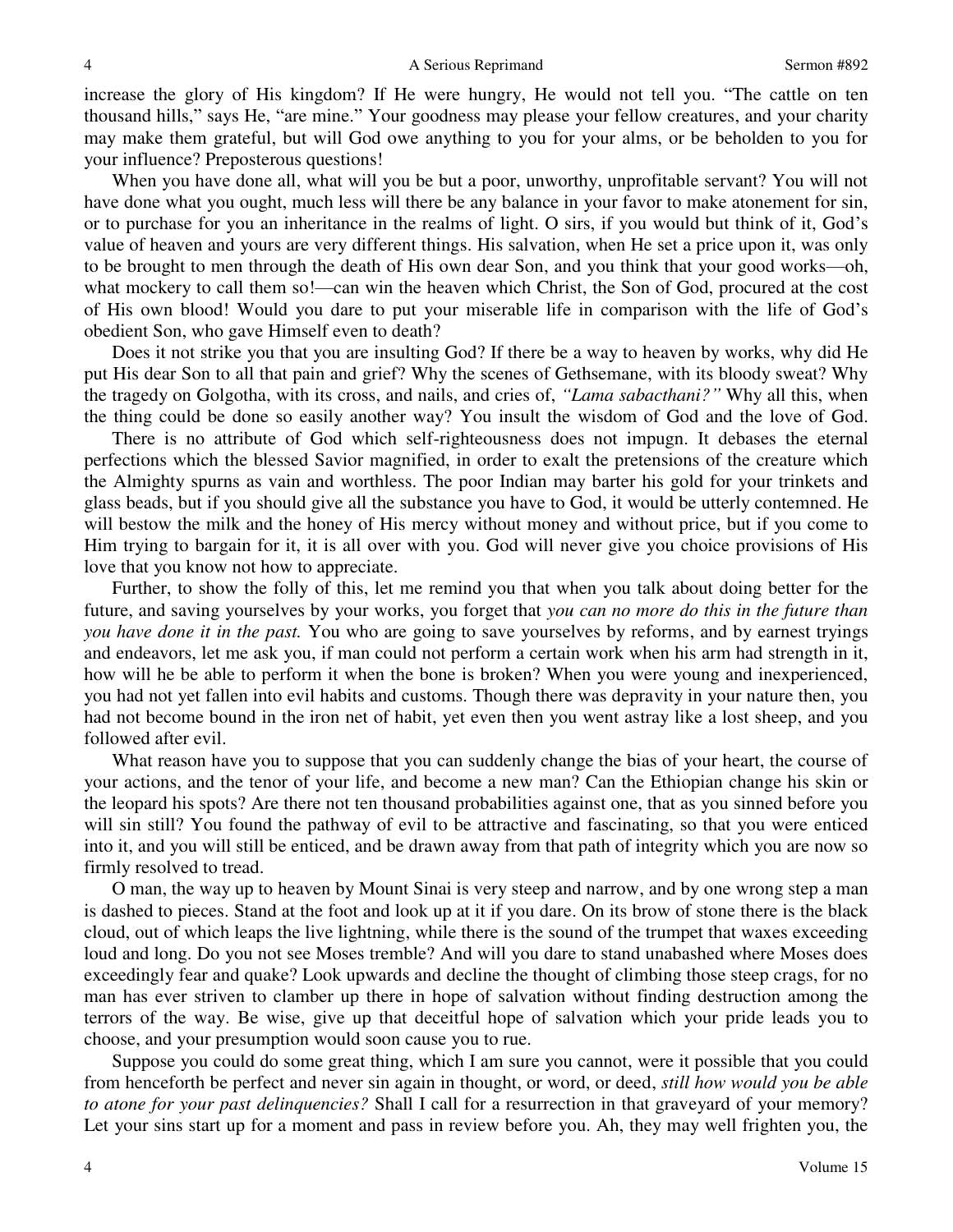### Sermon #892 A Serious Reprimand

sins of your youth. Those midnight sins. Those midday sins, those sins against light and knowledge, those sins of body, those sins of soul! You have forgotten them, you say, but God has not. Behold the file! They are all placed there, all registered in God's day-book, not one forgotten—all to be read against you in the day of the last assize.

 How can future obedience make up for past transgression? The cliff has fallen, and though the wave washes up ten thousand times, it cannot set the cliff up again. The day is bright, but still there was a night, and the brightest day does not obliterate the fact that once it was dark. Your sins, how are these to be blotted out? "Trifles," say you, but they are not so to God, nor will they be to you in that day when your reason shall be taught right judgment, and you shall stand amidst the thunders of the last tremendous day and receive according to the deeds done in your body, whether they have been good or evil.

> *"Could your tears forever flow, Could your zeal no respite know, All for sin could not atone Christ must save, and Christ alone."*

This doing of great things is an empty conceit. Nor could it avail you even if you had the power to put your grand resolutions into full effect and fulfill the schemes that your folly dotes upon.

Ah! you who seek salvation by your own doings, let the example of others warn you—*All those who do thus labor for that which satisfies not, lead a miserable life in this world, and in the world to come, their existence is without hope.* I have seen many of those who hope to be saved by ceremonies, by prayers, and by holy services, as they think them to be, but I am sure when I have come to talk to them, I have never met with one of them that possessed perfect peace. How could they? The foundation is so rotten that the house cannot stand. Look at them. When they have done their best, what does conscience say? Why, like the horse-leech, it cries "Give, give, give."

 With many men, when they lie awake at night, or seriously think about their lives, there is an inward suspicion creeping over them that though they stand so well with the church and with their neighbors, and are spoken so well of, yet it is not quite right. They say, "After all, my church-goings, and chapelgoings, and prayers, and alms-giving do not stand me in so good a turn as I could wish." I tell you such people are like the blind horse going round the mill, they never get any further. They realize the old fable of those who tried to fill up the bottomless pit. They are like Sisyphus, who was always rolling a stone up hill that always rolled back to his feet again before he could accomplish the task.

 The self-righteous man knows that what he is doing cannot satisfy God, for it cannot satisfy himself. And though he may perhaps drug his conscience, there is generally enough left of the divine element within the man to make him feel and know that it is not satisfactory. When he lets his heart speak, he finds it so. It is dreadful to die with no other hope than what you have done for yourselves.

Oh! it is poor work, and it is poor comfort too to lay on a dying bed and turn over such poor rotten rags as prayers, attendances at worship, alms-givings, and religious exercises that looked so nice when we were in the dark. When the veil begins to be pulled up, and the light of eternity comes streaming in, then we see that we had bad motives for our good actions, that our charities were done out of ostentation, that our worship of God was only formality, and even our own private prayers, if not insincere, were yet mixed with such selfishness and inconsistency as to make them unacceptable to God.

Oh! it is a sad discovery the unbeliever makes when he feels that his righteousness has vanished, and all his fair white linen is suddenly turned to masses of spiders' webs to be swept away. But what must be the fate of such a man at the bar of God?

 I think I see the King coming in His glory and the last tremendous morning dawn. When the King sits on His glory-throne, where are the self-righteous? Where are they? I cannot see them. Where are they? Come, come, Pharisee, come and tell the Lord that you did fast twice in the week, and then were not even as the Publican! There sits the Publican, at the right hand of the Judge! Come and say that you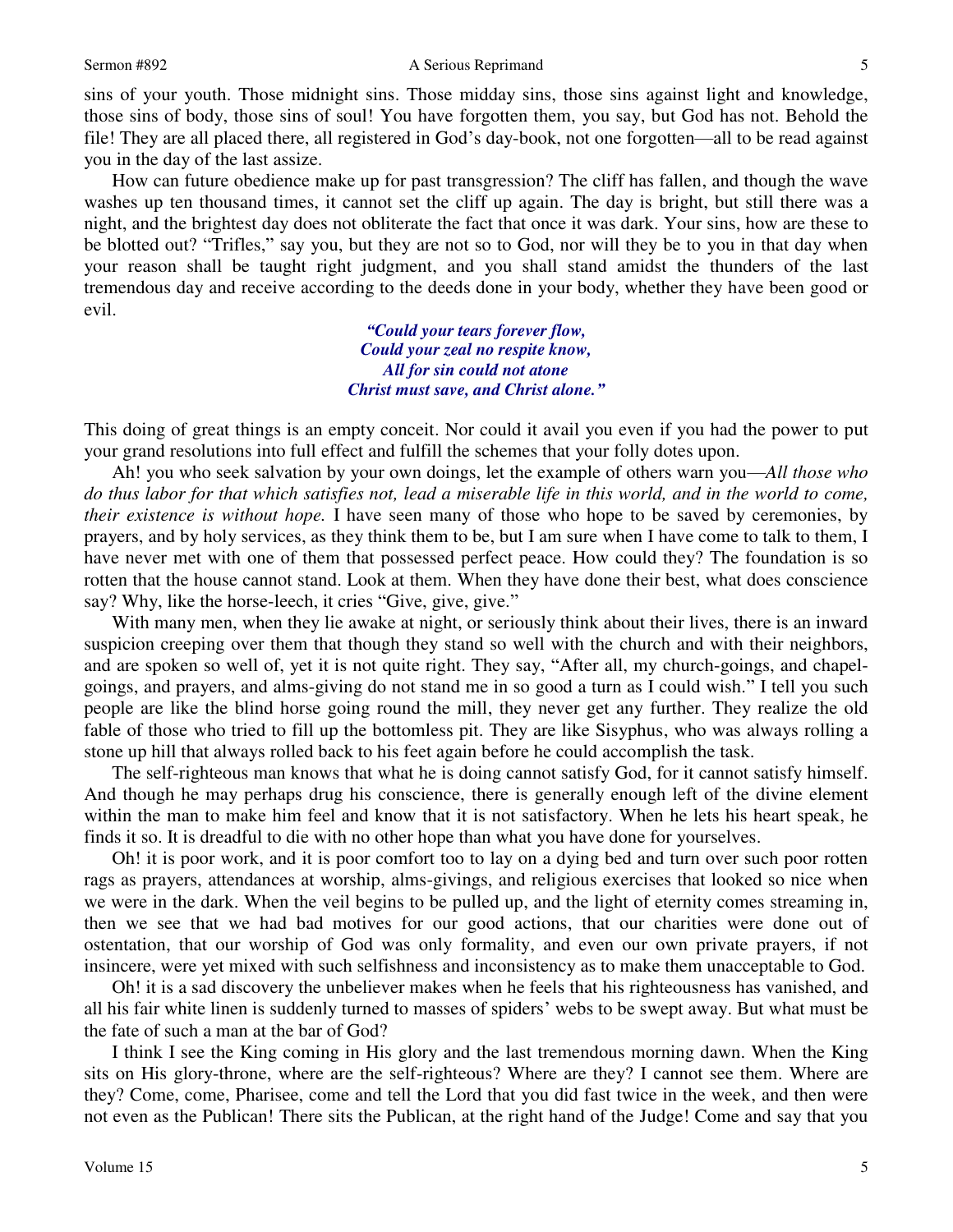were cleaner and more holy than he! But where is the wretch? Where is he? Come hither, you proud and ostentatious ones, who said you had no need to be washed in blood. Come and tell the Judge so. Tell Him He made a mistake. Tell Him that the Savior was only wanted to be a make-weight and assistant to those who could help themselves!

 But where are they? Why, they were dressed so finely. Can those poor, naked, shivering wretches be the gay, vaunting professors we used to know? Yes. Hear them as they cry to the rocks to fall on them, and the hills to cover them, to hide them from the presence of the great Judge whom in their lifetime they insulted by putting their poor merits in comparison with the boundless wealth and merit of His blood. Ah! may it never be your lot nor mine to commit the blasphemy of preferring the labor of our hands to the handiwork of Christ.

 And what will be the lot of such men when they are cast down to hell? Then those whom they despised so much on earth, the old sinners, will be their companions, for there are not two hells, one for respectable moral sinners, and another for the openly profane, and the drunken. "Bind them up in bundles to burn," is the command, and you cannot pick your company. If you are out of Christ, though your self-righteousness be ever so fair, I tell you it will not yield you a drop of water to cool your parched tongue. If your self-righteousness is ever so fine to look upon today, it will appear loathsome enough when you turn it over in the lurid light of that anguish which shall never be assuaged, of that torment which shall know no change.

 I pray you cast not yourself into the sea with such a millstone about your neck, for instead of lifting you up, it shall sink you lower and lower. This shall be the arrow which shall pierce your heart forever, "I would not have Christ. I relied on my own merits. I believed that I must do something, and I would not yield to have it all done for me. I would not consent to be saved by the righteousness of Jesus Christ. I persisted in being saved by some doings of my own, and now I have forever to bewail my foolish pride, without hope, without chance of mercy."

May infinite mercy prevent this being the lot of so much as one of us in this assembly.

**III.** Rather bethink you, sirs, now while escaping this false pride, and deprecating this offensive folly, what is MAN'S BEST WISDOM!

 I think I see you, brother, baffled in all your schemes, sickened of your solemn but hollow pretenses, bewildered with strange imaginings, and thoroughly out of conceit with yourself. Is it thus with you? Do I rightly describe your present feelings? Sit not down desponding, though your lips are parched and your strength exhausted. One drop from the pure fountain of faith will refresh your spirits. Yield yourself up like a child to be taught by the great Comforter, and you shall not only find rest unto your soul, but you shall be able to instruct and cheer others also.

*To believe that which God says, to do that which God bids, to take that salvation which God provides—this is man's highest and best wisdom.* Disdain not now to begin with the alphabet and spell out the golden letters from this great prophetic book. It is the child's primer, the pilgrim's guide, and still it is the apocalypse of the saint in which he descries the glory yet to be revealed. This is the one message of the Gospel, "Believe and live." Trust in the Incarnate Savior, whom God appointed to stand in the place of sinners. Trust in Him, and you shall be saved.

 The whole Gospel is condensed into one sentence as Christ left it before He ascended up on high, "He that believes and is baptized shall be saved." He who with his whole heart relies on Christ, and then avows his faith by being buried with Christ in baptism, such a one has the promise that he shall be saved. But, "He that believes not"—that being a vital omission—"He that believes not, shall be damned"—condemned, cast away forever.

 Your sole business then, sinner, is with this trusting yourself with Christ. Surely you know what this means! The old divines used to call it "recumbency," a leaning—a leaning with all your weight, so that you have no dependence but on that upon which you lean—leaning just so on Christ, with all the weight of your soul and all the weight of your sin. The Negro had a good idea of faith who said he, "fell down flat on de promise," and then he said, "when I am flat down on de promise, I cannot fall no lower." Nor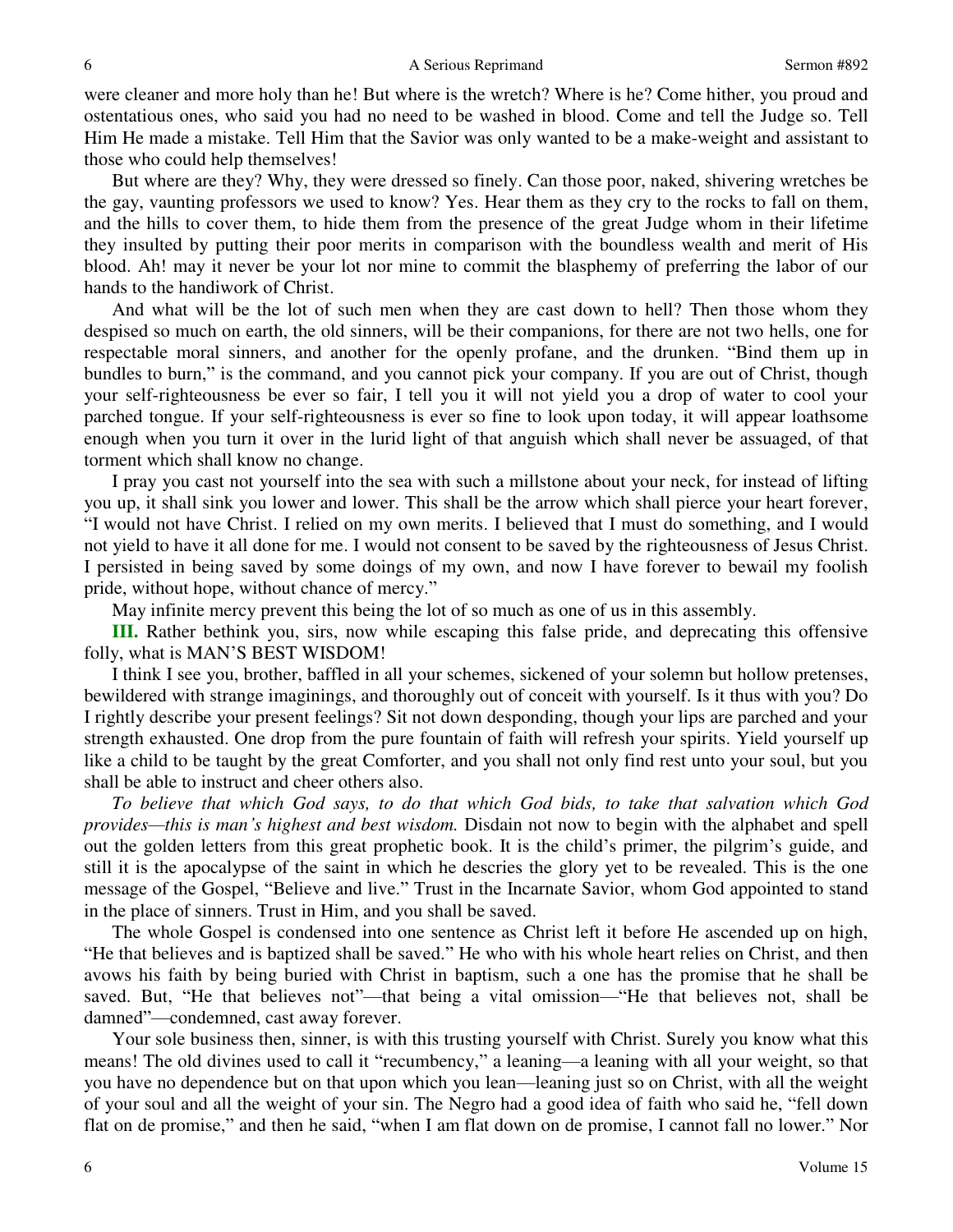#### Sermon #892 A Serious Reprimand

7

can you be safer than when you fall flat on the promise of mercy which God has given through our Lord Jesus Christ.

 You remember what those who were bitten by the burning serpents were bidden to do. They had but to look to the brazen serpent, and the moment they looked they were healed. There were no rounds of prayer, no performances, nothing else than a look. If the eye was filled with tears, and the force of the venom had half poisoned the man, a glance did it. One glance of the eye at the brazen serpent which blazed and glittered in the sunlight, the venom stopped its force, the man was healed. So, if you do but trust in Jesus, you shall be saved.

"Well," says one, "I do not see how it will be." Well, if you do not see how it will be, try it and find out. But I will tell you. God must be just. He must punish sin. It is a necessity of His divine nature that sin should not be winked at. Jesus Christ came into the world and took upon Himself, as the great Substitute, the sins of all those who ever did, or who ever shall, believe on Him. He was punished instead of them. Consequently, justice cannot require that those for whom He was punished should be punished for themselves. Their debt was paid by Him, their penalty was endured in His person. If you trust Him that is an evidence that you are one of such, one of those for whom He effectually and practically stood as a Substitute.

"Oh!" says one, "then if Christ stood in my stead, I am altogether forgiven. If I could believe that, I should feel very happy. I should feel very grateful to God, and I think I should spend all my life in serving Him." Ah, that is the salvation we require. To serve God is a salvation from your old hatred of God. To desire to be like God, and to love Him fervently, that is a salvation from your former indifference and waywardness. It is an evidence of the new birth.

 One of the immediate results of the thorough change of your nature is that you desire to love and serve the God whom once you only thought of with a fear that brought torment, never with a love that made His name sweet as music, His courts amiable, and His precepts more to be desired than gold, yea, than much fine gold. You will never get to that point by coming to God first in the bald revelation of His adorable attributes. No man comes to the Father but through the Son. You must believe in the man Christ Jesus, the man in whom all the fullness of the Godhead dwells bodily, for He is God over all blessed forever. Trust Him for the remission of your sins, and the acceptance of your person. And when you know in your soul that your sins are forgiven, with holy joy you will sing—

> *"Now for the love I bear His name, What was my gain I count my loss. My former pride I call my shame, And nail my glory to His cross.*

*Yes, and I must and will esteem All things as loss for Jesu's sake. O may my soul be found in Him, And of His righteousness partake."*

The man who has not the work of saving himself to do, the man who feels that Christ has saved him, now out of love gives himself up to holiness, and this is salvation practically illustrated.

 When people put water in children's faces, and regenerate them, we say, "Well, if you do it, let us see it. Are those children better than anybody else's children?" and we do not find out that they are the least better. I consider that such regeneration is not worth the snap of a finger. When a man really believes in Jesus Christ, he lives to Christ, and to righteousness. If he has been a drunkard, or unchaste, or a swearer, he renounces his former evil course, and becomes a new man. That which satisfactorily and practically saves men from guilt deserves notice and consideration, and with some reason it may be supposed to rescue them from the doom of transgressors.